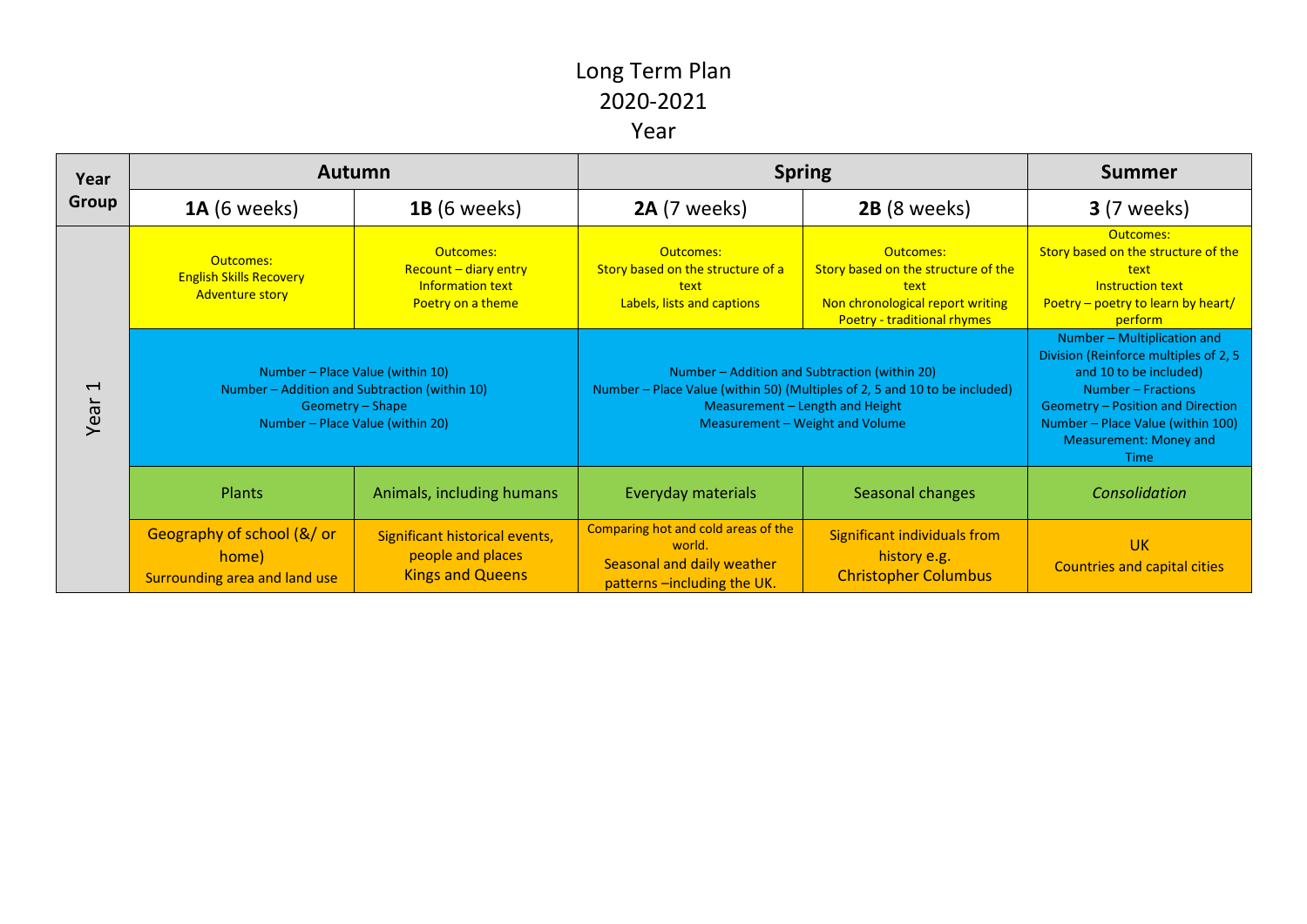| Year<br>Group  | <b>Autumn</b>                                                                                                            |                                                                               | <b>Spring</b>                                                                                                                                        |                                                                                                                         | <b>Summer</b>                                                                                                                                                              |
|----------------|--------------------------------------------------------------------------------------------------------------------------|-------------------------------------------------------------------------------|------------------------------------------------------------------------------------------------------------------------------------------------------|-------------------------------------------------------------------------------------------------------------------------|----------------------------------------------------------------------------------------------------------------------------------------------------------------------------|
|                | <b>1A</b> (6 weeks)                                                                                                      | <b>1B</b> (6 weeks)                                                           | <b>2A</b> (7 weeks)                                                                                                                                  | 2B (8 weeks)                                                                                                            | <b>3</b> (7 weeks)                                                                                                                                                         |
| $\sim$<br>Year | Outcomes:<br><b>English Skills Recovery</b><br>Fiction - focus on characters,<br>descriptions, etc                       | Outcomes:<br>Non-chronological report<br><b>Setting description</b><br>Poetry | Outcomes:<br><b>Fiction - adventure focus Cross</b><br>curricular recount/letter                                                                     | Outcomes:<br>$Recount - diary entry$<br>persuasive advert/ poster                                                       | Outcomes:<br>Letter in role<br>moral story<br><b>Cross curricular instruction texts</b><br><b>Poetry</b>                                                                   |
|                | Number - Place Value<br>Number – Addition and Subtraction<br>Measurement - Money<br>Number - Multiplication and Division |                                                                               | Number - Multiplication and Division<br><b>Statistics</b><br>Geometry – Properties of Shape<br>Number – Fractions<br>Measurement - Length and Height |                                                                                                                         | Geometry - Position and direction<br>Problem solving using efficient<br>methods<br>Measurement - Time<br>Measurement – Mass, Capacity and<br>Temperature<br>Investigations |
|                | <b>Plants</b>                                                                                                            | Living things and their<br>habitats                                           | Animals, including humans                                                                                                                            | Uses of everyday materials                                                                                              | Consolidation                                                                                                                                                              |
|                | Name and location of world<br>continents and oceans                                                                      | Compare an area of the UK<br>(Liverpool?) with Kuwait.<br>Geography           | <b>Kuwait</b><br><b>Historical changes within living</b><br>memory                                                                                   | <b>Significant individuals from</b><br>history, e.g:<br>Florence Nightingale, Yuri<br><b>Gagarin and Neil Armstrong</b> | Significant historical events e.g.<br>The Great Fire of London                                                                                                             |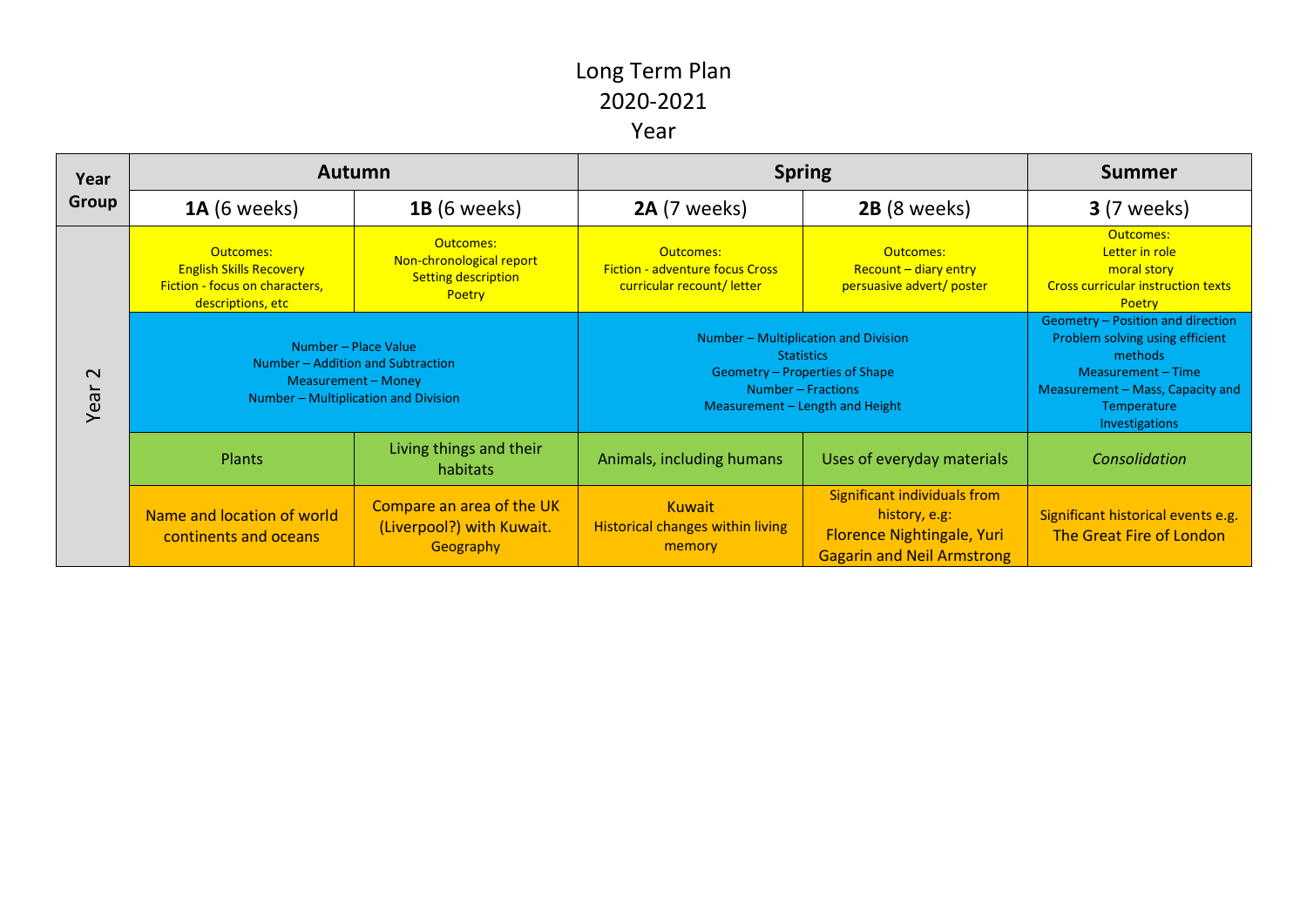| Year<br>Group    | <b>Autumn</b>                                                                                     |                                                                               | <b>Spring</b>                                                                                                                                       |                                                                                                     | <b>Summer</b>                                                                                                  |
|------------------|---------------------------------------------------------------------------------------------------|-------------------------------------------------------------------------------|-----------------------------------------------------------------------------------------------------------------------------------------------------|-----------------------------------------------------------------------------------------------------|----------------------------------------------------------------------------------------------------------------|
|                  | <b>1A</b> (6 weeks)                                                                               | <b>1B</b> (6 weeks)                                                           | <b>2A</b> (7 weeks)                                                                                                                                 | 2B (8 weeks)                                                                                        | <b>3</b> (7 weeks)                                                                                             |
| $\omega$<br>Year | Outcomes:<br><b>English Skills Recovery</b><br>Recount - letter in role                           | Outcomes:<br>$Fiction - fantasy$<br><b>Instructions</b><br><b>Shape poems</b> | Outcomes:<br>Fiction - historical narrative<br><b>Play scripts</b>                                                                                  | Outcomes:<br><b>Information text</b><br><b>Recount - Diary</b><br>Poetry on a theme                 | Outcomes:<br><b>Persuasion leaflet</b><br><b>Explanation text</b><br>Recount- non chronological report         |
|                  | Number - Place Value<br>Number – Addition and Subtraction<br>Number - Multiplication and Division |                                                                               | Number - Multiplication and Division<br><b>Measurement - Money</b><br><b>Statistics</b><br>Measurement - Length and Perimeter<br>Number - Fractions |                                                                                                     | Number – Fractions<br>Measurement – Time<br>Geometry – Properties of Shapes<br>Measurement - Mass and Capacity |
|                  | Animals, including humans                                                                         | <b>Forces and Magnets</b>                                                     | Light                                                                                                                                               | <b>Rocks</b>                                                                                        | <b>Plants</b>                                                                                                  |
|                  | <b>Local Geography - The human</b><br>and physical features of the<br>local area                  | <b>The Victorians</b>                                                         | <b>Stone Age</b>                                                                                                                                    | Physical geography<br><b>Rivers, Mountains Volcanoes,</b><br><b>Earthquakes and the Water Cycle</b> | <b>Ancient Egypt</b>                                                                                           |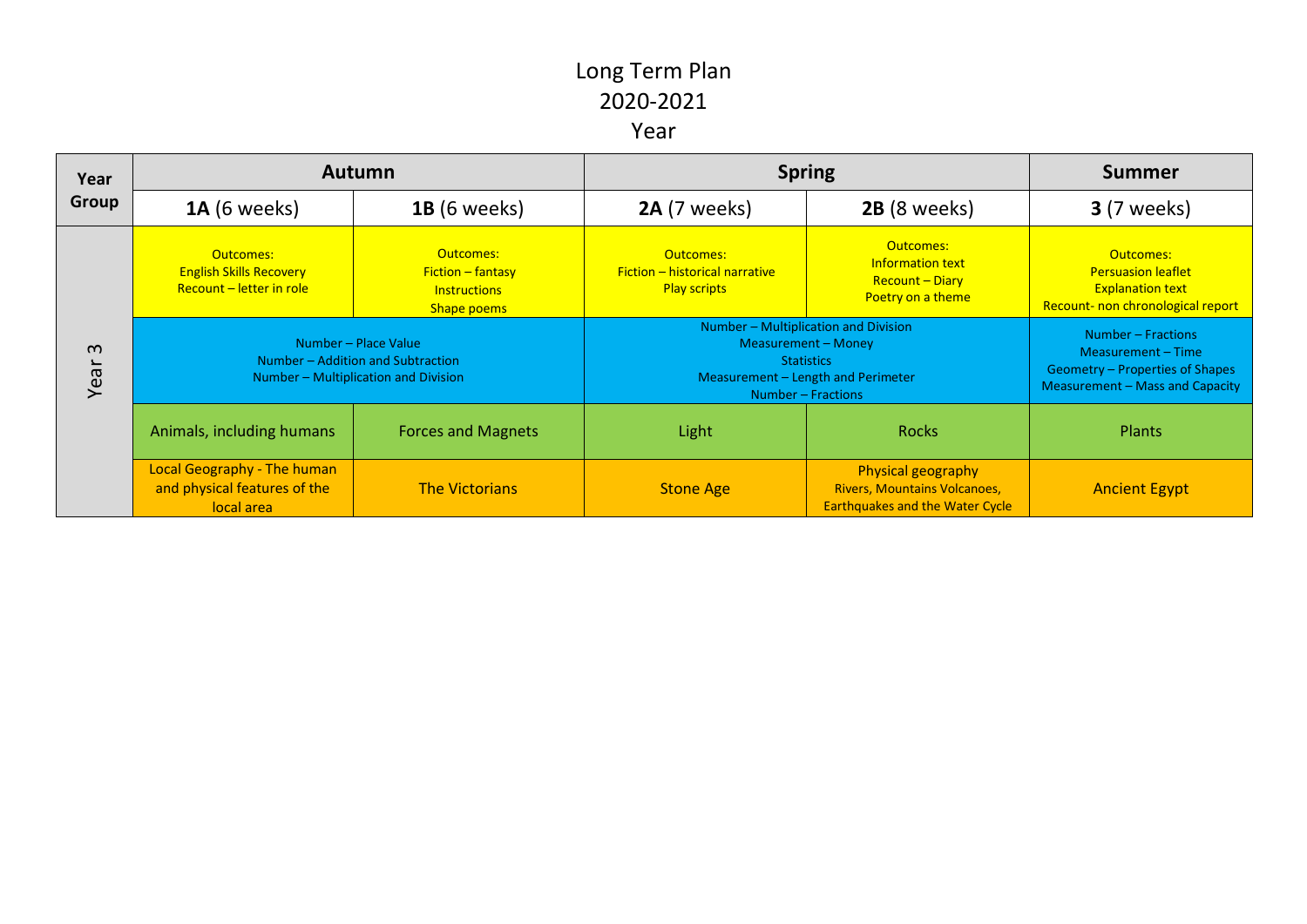| Year<br>Group          | <b>Autumn</b>                                                                                                                           |                                                                                                                                                                                              | <b>Spring</b>                                                                                         |                                                                                                                                          | <b>Summer</b>                                                                                                                                               |
|------------------------|-----------------------------------------------------------------------------------------------------------------------------------------|----------------------------------------------------------------------------------------------------------------------------------------------------------------------------------------------|-------------------------------------------------------------------------------------------------------|------------------------------------------------------------------------------------------------------------------------------------------|-------------------------------------------------------------------------------------------------------------------------------------------------------------|
|                        | <b>1A</b> (6 weeks)                                                                                                                     | <b>1B</b> (6 weeks)                                                                                                                                                                          | 2A (7 weeks)                                                                                          | 2B (8 weeks)                                                                                                                             | <b>3</b> (7 weeks)                                                                                                                                          |
| $\overline{4}$<br>Year | Outcomes:<br><b>English Skills Recovery</b><br>$Fiction - fanusy story$                                                                 | Outcomes:<br><b>Written Dialogue</b><br>Description of a sea dragon<br><b>Fantasy story - first person</b><br>narrative<br>Recounts - newspapers<br>Poem types - e.g. kennings,<br>cinquains | Outcomes:<br>Fiction-historical narrative<br>Persuasive text $-$ sales pitch/ article                 | Outcomes:<br>Fiction-adventure story from a<br>character's point of view<br><b>Explanation text</b><br>Information booklet - non-fiction | Outcomes:<br>Non-chronological report<br><b>Classic poetry</b><br>Discussion / debate                                                                       |
|                        | Number - Place Value<br>Number – Addition and Subtraction<br>Measurement - Length and Perimeter<br>Number - Multiplication and Division |                                                                                                                                                                                              | Number - Multiplication and Division<br>Measurement - Area<br>Number - Fractions<br>Number - Decimals |                                                                                                                                          | Number - Decimals<br>Measurement - Money<br>Measurement - Time<br><b>Statistics</b><br>Geometry – Properties of Shapes<br>Geometry - Position and Direction |
|                        | Animals, including humans                                                                                                               | Sound                                                                                                                                                                                        | <b>States of Matter</b>                                                                               | Electricity                                                                                                                              | Living things and their<br>habitats                                                                                                                         |
|                        | <b>European Countries</b><br>Place knowledge                                                                                            | <b>Vikings</b>                                                                                                                                                                               | <b>Romans</b>                                                                                         | <b>Map Work</b><br><b>Geographical skills and fieldwork</b>                                                                              | <b>Characteristics of different</b><br>geographical areas including<br>rainforests                                                                          |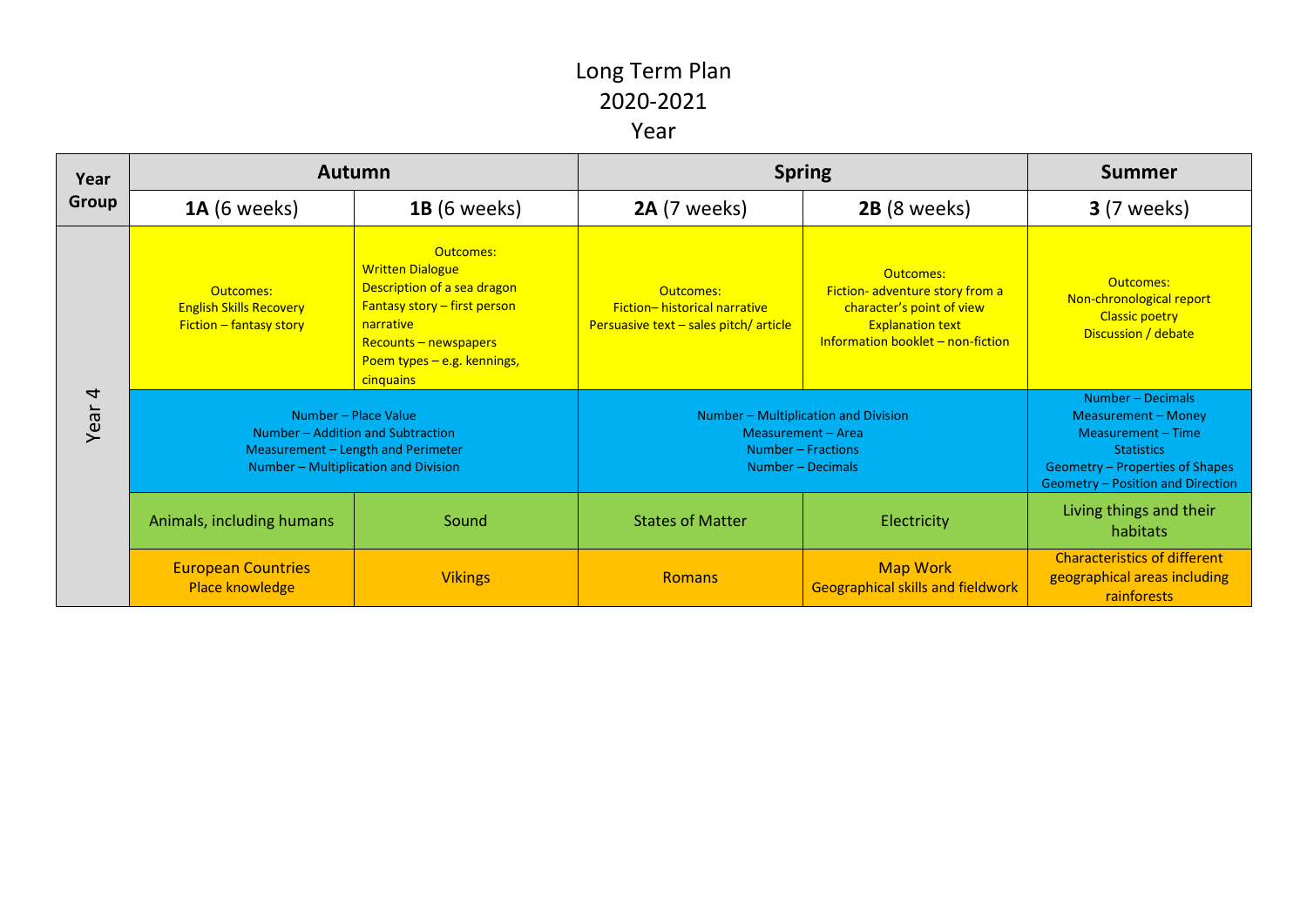| Year<br><b>Group</b> | <b>Autumn</b>                                                                                                                                              |                                                                                                                                                                                     | <b>Spring</b>                                                                                   |                                                                                                                          | <b>Summer</b>                                                                                                                                              |
|----------------------|------------------------------------------------------------------------------------------------------------------------------------------------------------|-------------------------------------------------------------------------------------------------------------------------------------------------------------------------------------|-------------------------------------------------------------------------------------------------|--------------------------------------------------------------------------------------------------------------------------|------------------------------------------------------------------------------------------------------------------------------------------------------------|
|                      | <b>1A</b> (6 weeks)                                                                                                                                        | <b>1B</b> (6 weeks)                                                                                                                                                                 | <b>2A</b> (7 weeks)                                                                             | 2B (8 weeks)                                                                                                             | <b>3</b> (7 weeks)                                                                                                                                         |
| ம<br>Year            | Outcomes:<br><b>English Skills Recovery</b><br>Recount- series of diary entries,<br>discussion/debate                                                      | Outcomes:<br><b>Endurance Narrative and Magazine</b><br>Article<br><b>Report writing, including formal</b><br>reports<br>Poems with a structure $-$ e.g. haiku,<br><b>limericks</b> | Outcomes:<br><b>Characterisation and newspaper</b><br>report                                    | <b>Outcomes:</b><br>Recount - biography, character<br>description, information text<br>Persuasion, Radio or TV broadcast | Outcomes:<br><b>Setting description and letters</b><br>Performance poetry and recount<br><b>Classic narrative Poetry</b><br>WW2 text $-$ over the term     |
|                      | Number – Place Value<br>Number - Addition and Subtraction<br><b>Statistics</b><br>Number - Multiplication and Division<br>Measurement - Perimeter and Area |                                                                                                                                                                                     | Number - Multiplication and Division<br>Number – Fractions<br>Number - Decimals and Percentages |                                                                                                                          | Number - Decimals<br>Geometry – Properties of Shapes<br>Geometry - Position and Direction<br><b>Measurement - Converting Units</b><br>Measurement - Volume |
|                      | <b>Forces</b>                                                                                                                                              | Animals, including humans                                                                                                                                                           | Living things and their<br>habitats                                                             | <b>Earth and Space</b>                                                                                                   | Properties and changes of<br>materials                                                                                                                     |
|                      | Physical geography<br>Our wild world: Rivers and<br>mountains                                                                                              | Physical geography<br>Our wild world: Earthquakes<br>and volcanoes                                                                                                                  | <b>Ancient Greece</b>                                                                           | <b>Geographical skills and fieldwork</b><br>incorporating a local geography<br>study                                     | <b>World War 2</b>                                                                                                                                         |
|                      | <b>Chapter One:</b><br>The Physical Features and<br>Natural History of the State of<br>Kuwait                                                              | <b>Chapter Two:</b><br>The Emergence of the State of<br>Kuwait                                                                                                                      | <b>Chapter Three:</b><br>The Kuwaiti Family; Past and<br>Present                                | <b>Chapter Four:</b><br>Economic Activity in the State of<br>Kuwait                                                      | Consolidation                                                                                                                                              |